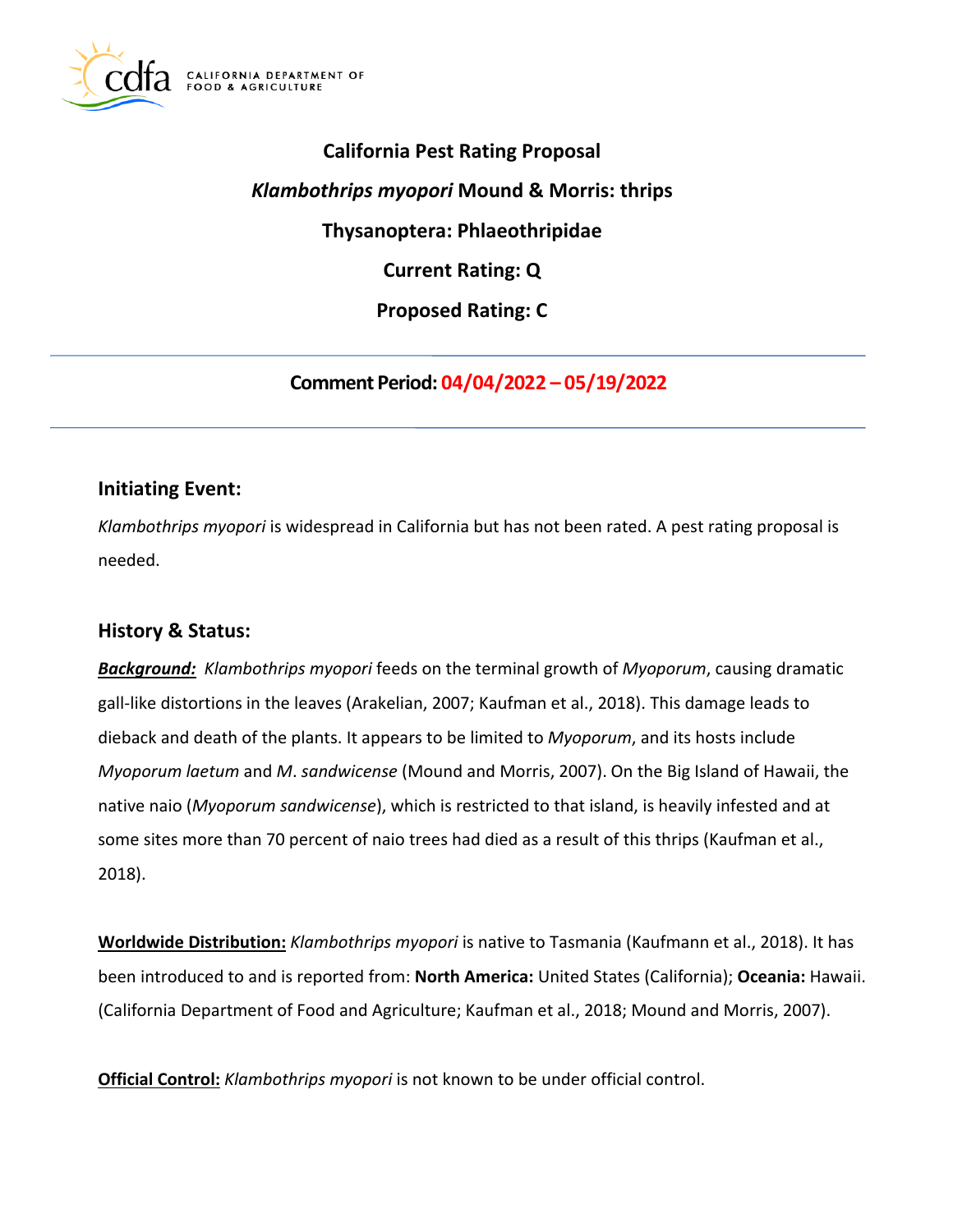

**California Distribution:** *Klambothrips myopori* has been found in Alameda, Contra Costa, Los Angeles, Marin, Napa, Orange, Riverside, San Benito, San Diego, San Mateo, San Luis Obispo, Santa Barbara, Santa Clara, Santa Cruz, Solano, and Yolo counties (California Department of Food and Agriculture).

**California Interceptions:** *Klambothrips myopori* has not been intercepted (California Department of Food and Agriculture).

The risk *Klambothrips myopori* poses to California is evaluated below.

## **Consequences of Introduction:**

- 1) **Climate/Host Interaction:** *Myoporum laetum*, a host of *K*. *myopori*, is commonly grown along roadsides in California. *Myoporum* species, including *M*. *laetum*, *M*. *parviflorum*, and *M*. *sandwicense*, are grown in California as ornamentals and groundcover (R. Price, pers. comm.). *Klambothrips myopori* is already widespread in California. Therefore, *K. myopori* receives a **High (3)** in this category.
	- Low (1) Not likely to establish in California; or likely to establish in very limited areas.
	- Medium (2) may be able to establish in a larger but limited part of California.
	- **High (3) likely to establish a widespread distribution in California.**
- 2) **Known Pest Host Range:** *Klambothrips myopori* is limited to a single genus of plant. Therefore, it receives a **Low (1)** in this category.
	- **Low (1) has a very limited host range.**
	- Medium (2) has a moderate host range.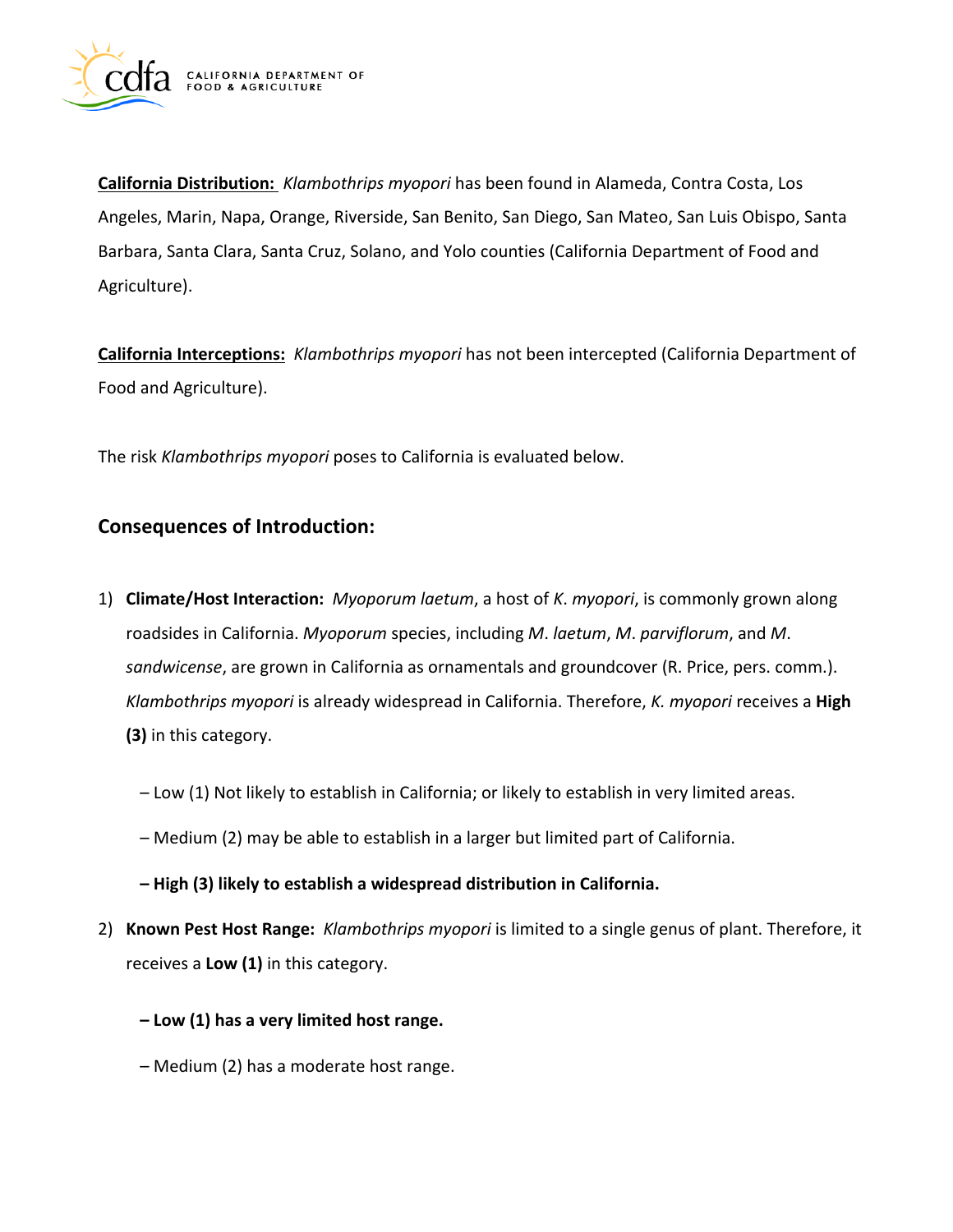

– High (3) has a wide host range.

- 3) **Pest Reproductive and Dispersal Potential:** *Klambothrips myopori* feeds on a plant that is grown widely along roadways in California, which likely facilitates dispersal in the state. Therefore, it receives a **Medium (2)** in this category.
	- Low (1) does not have high reproductive or dispersal potential.
	- **Medium (2) has either high reproductive or dispersal potential.**
	- High (3) has both high reproduction and dispersal potential.
- 4) **Economic Impact**. Feeding by *K*. *myopori* causes dieback and death of *Myoporum* species. Hosts include ornamentals grown in California. Therefore, it receives a **Medium (2)** in this category.

## **Economic Impact: A, B**

- **A. The pest could lower crop yield.**
- **B. The pest could lower crop value (includes increasing crop production costs).**
- C. The pest could trigger the loss of markets (includes quarantines).
- D. The pest could negatively change normal cultural practices.
- E. The pest can vector, or is vectored, by another pestiferous organism.
- F. The organism is injurious or poisonous to agriculturally important animals.
- G. The organism can interfere with the delivery or supply of water for agricultural uses.

## **Economic Impact Score: Medium**

- Low (1) causes 0 or 1 of these impacts.
- **Medium (2) causes 2 of these impacts.**
- High (3) causes 3 or more of these impacts.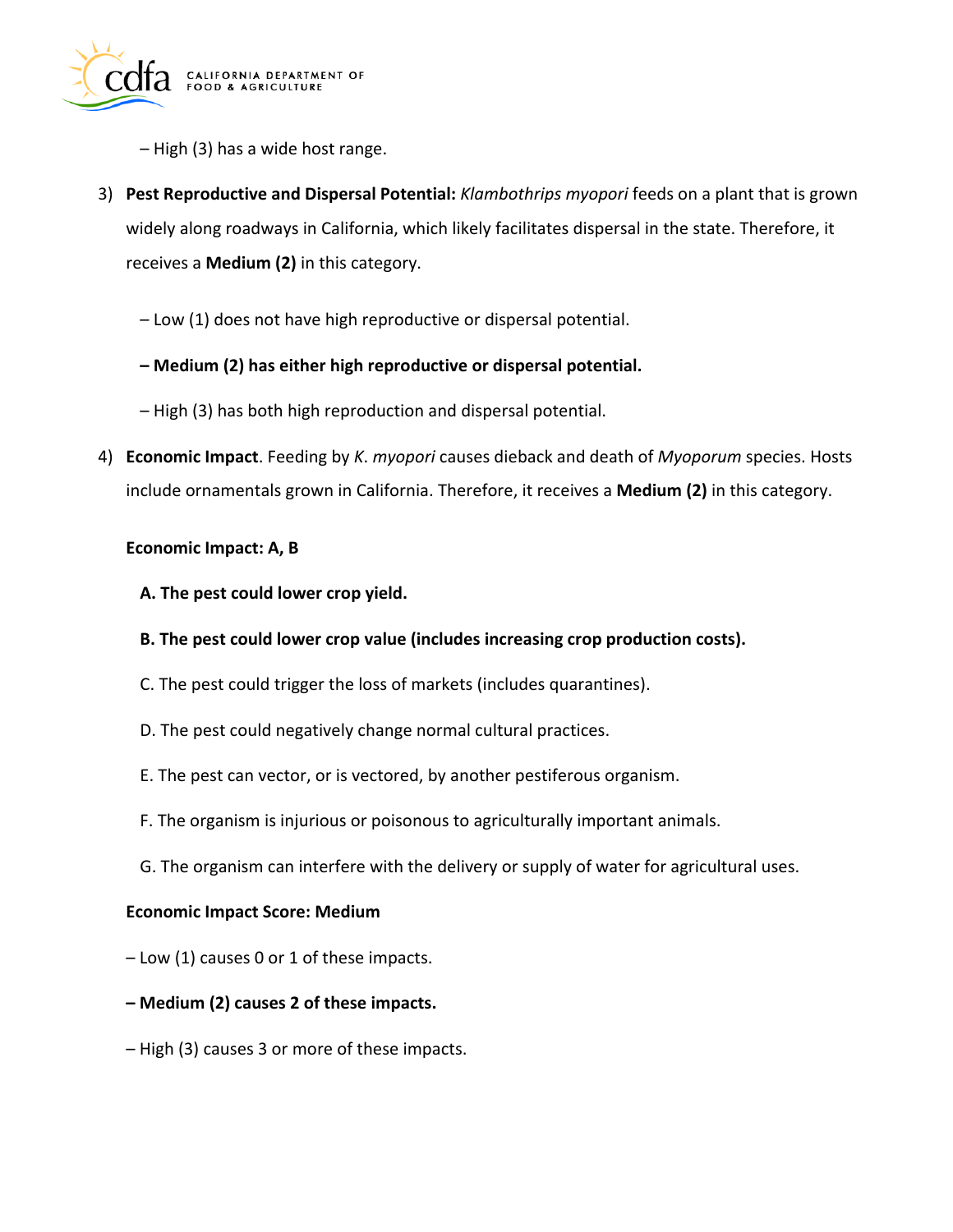

5) **Environmental Impact**. *Klambothrips myopori* causes damage to ornamental plants, which could trigger treatments. There are no native *Myoporum* in California. Therefore, *K. myopori* receives a **High (3)** in this category.

#### **Environmental Impact: High**

A. The pest could have a significant environmental impact such as lowering biodiversity, disrupting natural communities, or changing ecosystem processes.

B. The pest could directly affect threatened or endangered species.

C. The pest could impact threatened or endangered species by disrupting critical habitats.

## **D. The pest could trigger additional official or private treatment programs.**

**E. The pest significantly impacts cultural practices, home/urban gardening or ornamental plantings.** 

#### **Environmental Impact Score: High (3)**

– Low (1) causes none of the above to occur.

- Medium (2) causes one of the above to occur.
- **High (3) causes two or more of the above to occur.**

## **Consequences of Introduction to California for** *Klambothrips myopori***: Medium (11)**

Add up the total score and include it here.

 $-Low = 5-8$  points

**–Medium = 9-12 points** 

```
-High = 13-15 points
```
6) **Post Entry Distribution and Survey Information:** *Klambothrips myopori* has been reported from 16 California counties, from Yolo in the north to San Diego in the south. It receives a **High (- 3)** in this category.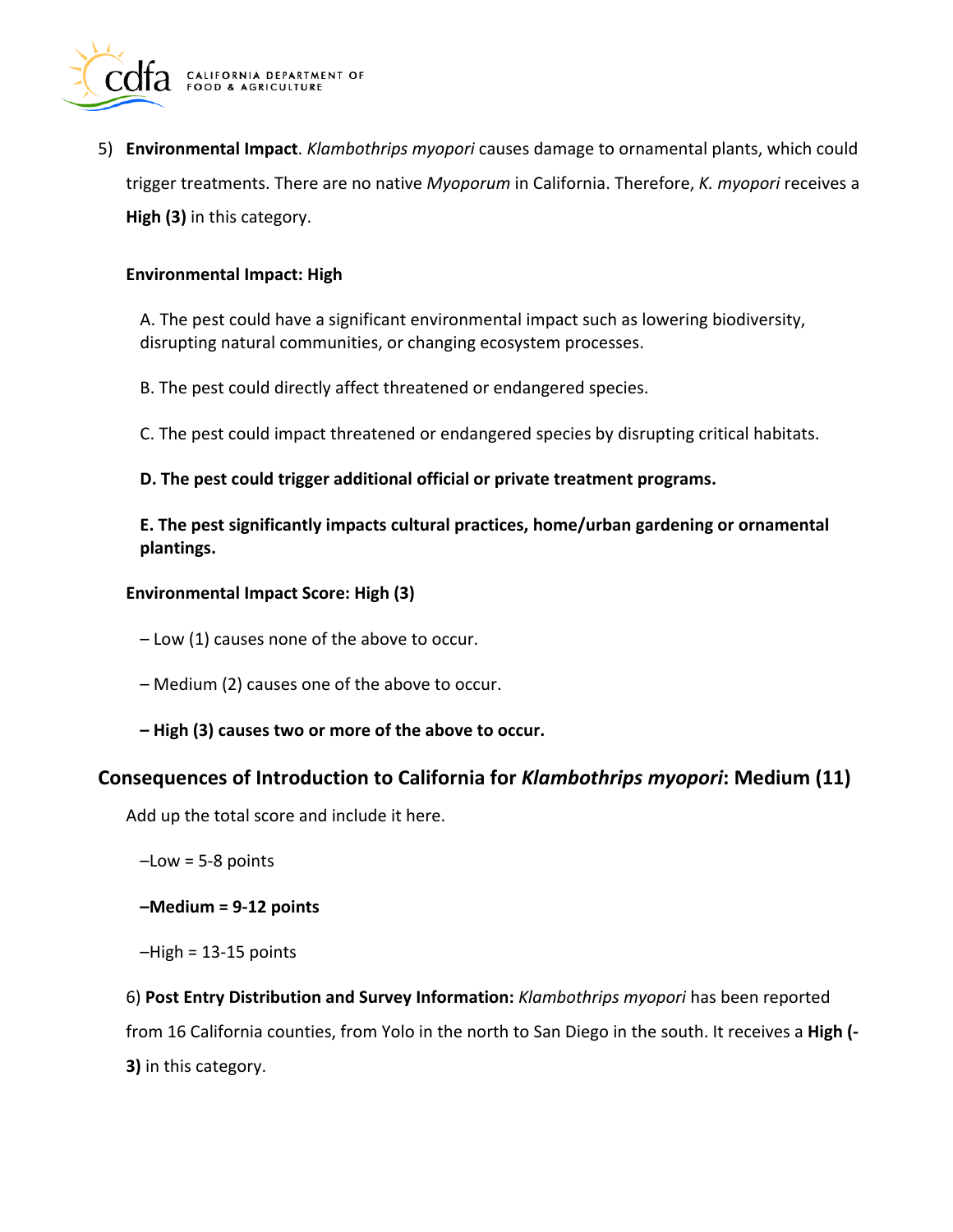

–Not established (0) Pest never detected in California, or known only from incursions.

–Low (-1) Pest has a localized distribution in California, or is established in one suitable climate/host area (region).

–Medium (-2) Pest is widespread in California but not fully established in the endangered area, or pest established in two contiguous suitable climate/host areas.

**–High (-3) Pest has fully established in the endangered area, or pest is reported in more than two contiguous or non-contiguous suitable climate/host areas.** 

# **Final Score:**

7) The final score is the consequences of introduction score minus the post entry distribution and survey information score: Low (8)

# **Uncertainty:**

There is low uncertainty with this proposal.

## **Conclusion and Rating Justification:**

*Klambothrips myopori* causes significant damage, including dieback and plant death, to *Myoporum*  species. These are widespread ornamentals in California. However, this thrips is already widespread in the state and its movement is likely facilitated by one of its host plants being planted along roadways. Native California plants do not appear to be threatened. For these reasons, a "C" rating is justified.

# **References:**

Arakelian, G. 2007. Myoporum thrips (*Klambothrips myopori*). Accessed March 10, 2022: [http://file.lacounty.gov/SDSInter/acwm/215662\\_MyoporumThrips.pdf](http://file.lacounty.gov/SDSInter/acwm/215662_MyoporumThrips.pdf) 

California Department of Food and Agriculture. Pest and damage record database. Accessed March 10, 2021:

<https://pdr.cdfa.ca.gov/PDR/pdrmainmenu.aspx>

Kaufman, L. V., Parsons, E., Zarders, D., King, C., and Hauff, R. 2018. Chapter 9. Monitoring Myoporum thrips, *Klambothrips myopori* (Thysanoptera: Phlaeothripidae), in Hawaii (project WC-EM-B-10-02). Forest Health Monitoring.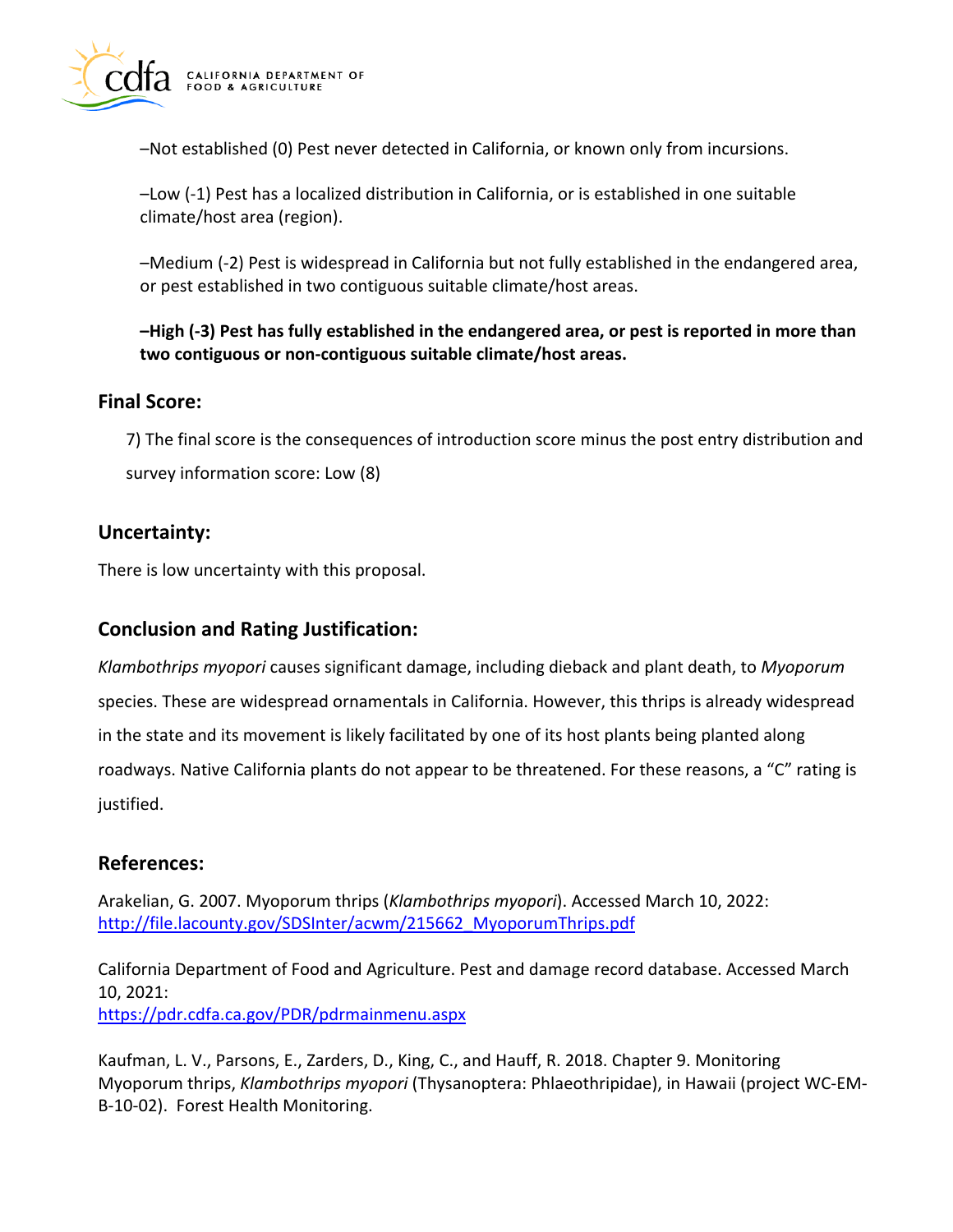

Mound, L. A. and Morris, D. C. 2007. A new thrips pest of *Myoporum* cultivars in California, in a new genus of leaf-galling Australian Phlaeothripidae (Thysanoptera). Zootaxa 1495:35-45.

## **Responsible Party:**

Kyle Beucke, 1220 N Street, Sacramento, CA 95814, 916-698-3034, [permits\[@\]cdfa.ca.gov](https://permits[@]cdfa.ca.gov) 

## **\*Comment Period: 04/04/2022 – 05/19/2022**

## **\*NOTE:**

You must be registered and logged in to post a comment. If you have registered and have not received the registration confirmation, please contact us at [permits\[@\]cdfa.ca.gov](https://permits[@]cdfa.ca.gov).

## **Comment Format:**

 $\clubsuit$  Comments should refer to the appropriate California Pest Rating Proposal Form subsection(s) being commented on, as shown below.

#### **Example Comment:**

Consequences of Introduction: 1. Climate/Host Interaction: [Your comment that relates to "Climate/Host Interaction" here.]

- Posted comments will not be able to be viewed immediately.
- $\triangleleft$  Comments may not be posted if they:

Contain inappropriate language which is not germane to the pest rating proposal;

Contains defamatory, false, inaccurate, abusive, obscene, pornographic, sexually oriented, threatening, racially offensive, discriminatory or illegal material;

Violates agency regulations prohibiting sexual harassment or other forms of discrimination;

Violates agency regulations prohibiting workplace violence, including threats.

- $\clubsuit$  Comments may be edited prior to posting to ensure they are entirely germane.
- $\clubsuit$  Posted comments shall be those which have been approved in content and posted to the website to be viewed, not just submitted.